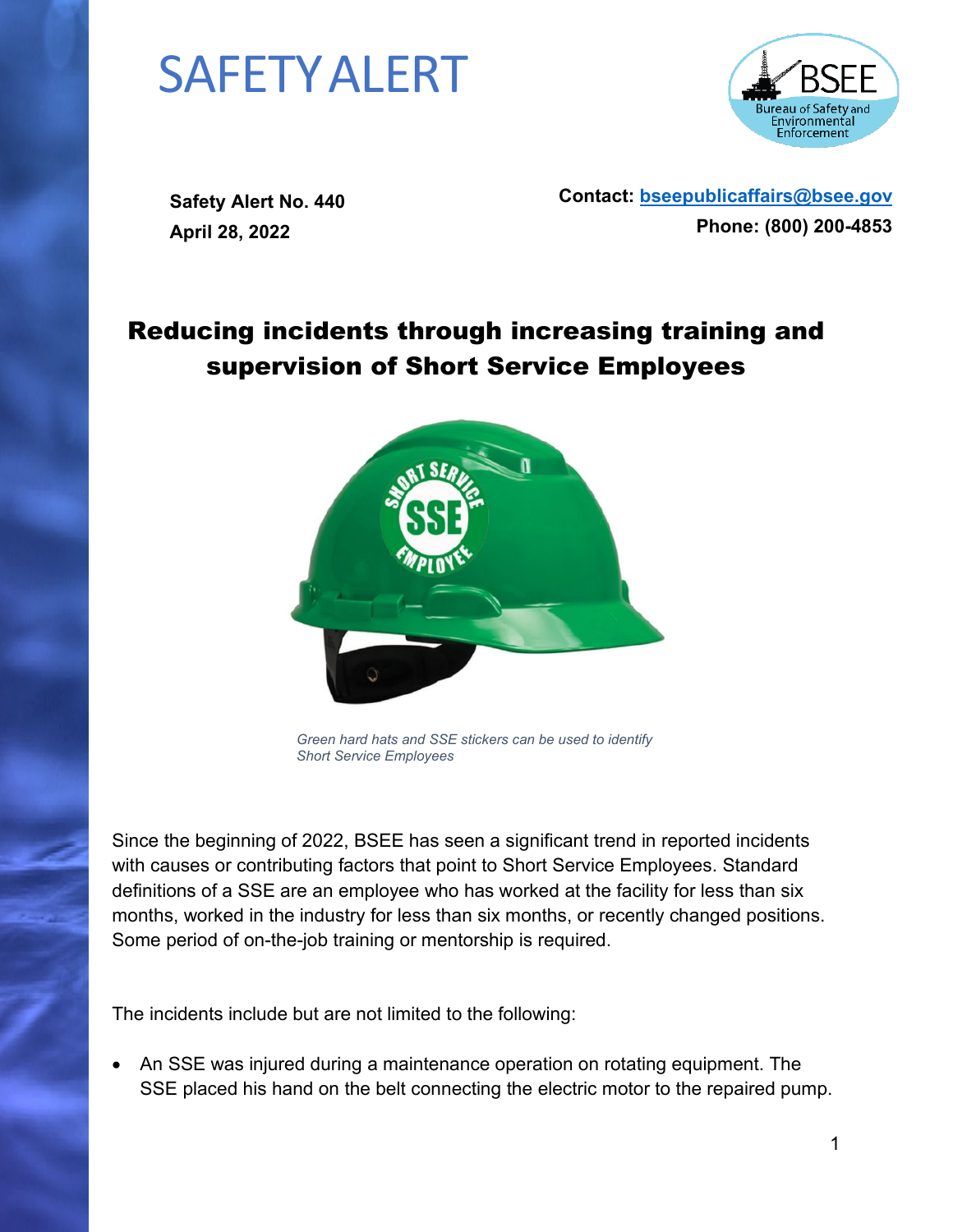The SSE subsequently started the electric motor before removing his hand. The belt guard had been removed during the repair. The post-incident investigation findings cited major factors as lack of knowledge and experience and inadequate work planning or training in the field.

- During an offshore inspection, platform leadership informed BSEE inspectors that "they are at max capacity of SSEs and cannot afford to lose any experienced personnel."
- Deepwater production facility personnel reported to BSEE that they had experienced a 40% personnel turnover during annual performance reviews in the past two years.
- An SSE was injured on the rig floor during tool running operations. The SSE placed his hand between a bushing and the running tool, and when the busing was released, it dropped and injured his hand. The post-investigation report found that the SSE used improper hand placement and failed to utilize hands-free tools. This was the SSE's second time working as a rig floor support staff.
- During a BSEE inspection at a facility, inspectors noted that the employees present were not familiar with safety device testing requirements, nor could they perform the necessary safety system testing. The inspectors also pointed out that the employees were new to the platform. BSEE inspectors issued an incident of noncompliance (INC) at the facility.

Like many other industries, the offshore oil and gas industry has experienced a tremendous upheaval/disorder in the workforce due to COVID-19 and other related factors, with more new personnel working on facilities and more frequent transfers between facilities. However, the complexities and imminent dangers faced by offshore energy industry workers have not changed or dissipated.

## **Therefore, BSEE recommends that operators consider:**

- Adequately training and mentoring SSEs. Training should include, but is not limited to, hazard identification and specific job hazard mitigation. Zone awareness training, including hands-on drills, should be mandatory for SSE rig floor workers. All SSEs should have some form of assessment at the appropriate time in their SSE period to evaluate and address any gaps in knowledge.
- Establishing a program or policy that trains and prepares experienced employees to become mentors for SSEs entering the workforce or work location. The program